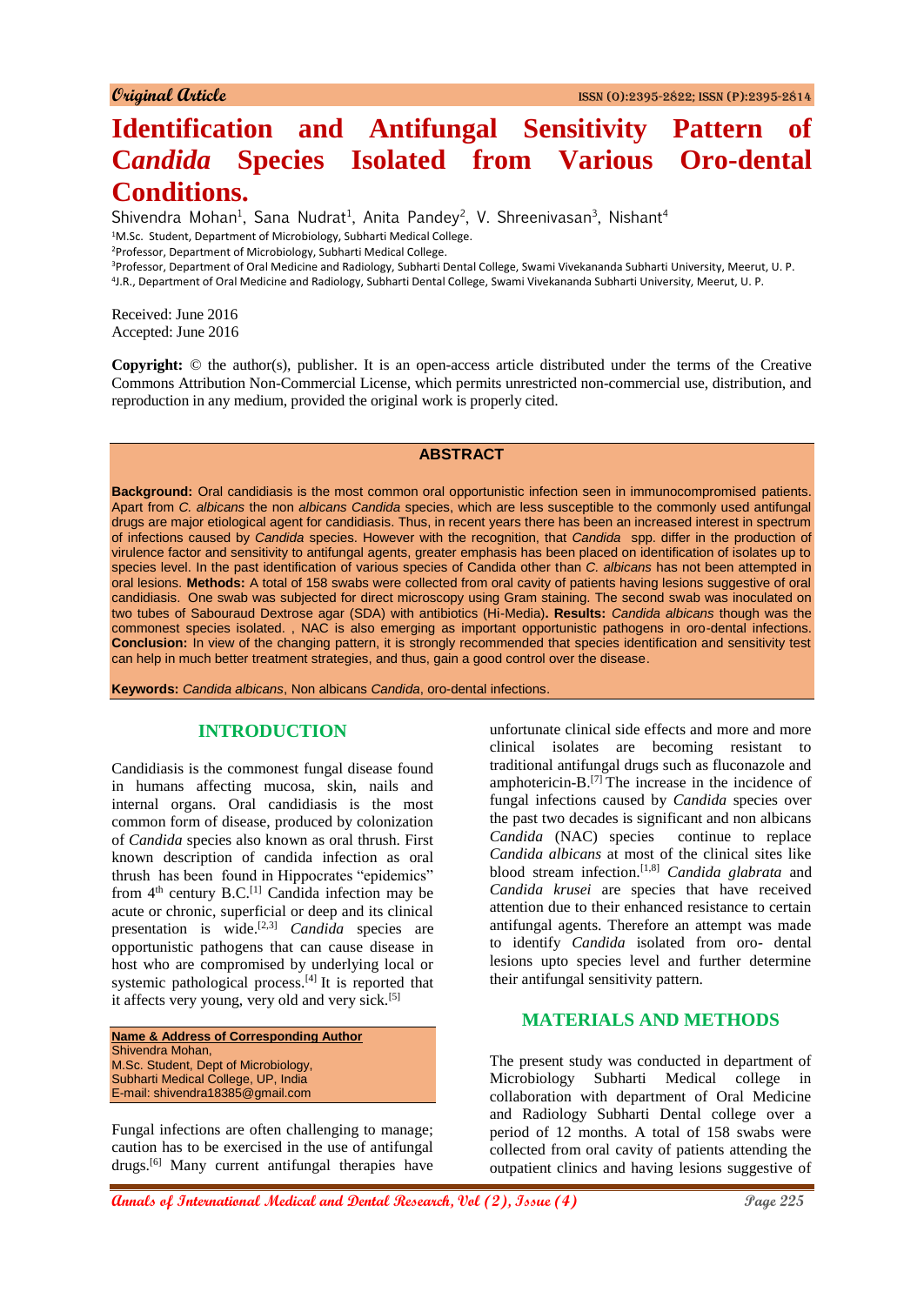## **Mohan et al; Antifungal Sensitivity Pattern of Candida Species**

oral candidiasis. The patient presented with different oro-dental conditions such as denture wearers, smokers, immunocompromised patient, patients of gingivitis and periodontitis . Two swabs were collected from the oral lesions of each patient, transported and processed for isolation and identification of *Candida* species. One swab was subjected for direct microscopy using Gram staining. The second swab was inoculated on two tubes of Sabouraud Dextrose agar (SDA) with antibiotics (Hi-Media). The inoculated tubes were incubated at 25ºC and 37ºC. Any growth appearing on the tubes were identified using standard mycological technique such as colony morphology, Gram staining, germ tube test (GTT) to differentiate *C. albicans* from NAC species, morphological identification on corn meal agar , colour differentiation on CHROM agar and sugar fermentation tests. Antifungal sensitivity testing was done by disc diffusion method against amphotericin B, clotrimazole, fluconazole itraconazole, voriconazole and ketoconazole ( Himedia) . Culture was considered as negative and tubes were discarded when there was no growth for maximum of 3 weeks.

#### **RESULTS**

A total of 92/158 (58.2%) swabs yielded *Candida* species, out of which 66/92 (71.73%) isolates were identified as *Candida albicans* and 26/92 (28.26%) were identified as NAC spp. [Table 1] Among the 26 NAC species, *Candida tropicalis* (10) was the predominant *Candida* spp. isolated followed by Candida *parapsilosis* (8), *Candida glabrata* (6) and Candida *dublinensis* (2) [Table 2].

**Table 1:** Distribution of *Candida albicans* and Non albicans *Candida (NAC)* species in clinical isolates.  $(n=46)$ 

| Name                          | <b>Number</b> | Percentage |
|-------------------------------|---------------|------------|
| Candida albicans              | 66            | 71.73%     |
| Non albicans Candida<br>.NAC` | 26            | 28.26%     |

**Table 2:** Distribution of various Non albicans *Candida* species isolated (n=26)

| <b>Candida species</b> | <b>Number</b> | <b>Percentage among</b> |
|------------------------|---------------|-------------------------|
|                        |               | NAC's                   |
| C. tropicalis          |               | 38.46%                  |
| C. parapsilosis        | 18            | 30.76%                  |
| C. glabrata            | 76            | 23.07%                  |
| C.dublinensis          |               | 7.69%                   |

A total of 80% cases of *Candida* species was isolated from immunocompromised individuals in which the predominant species was *Candida glabrata* [4] followed by Candida *albicans* and *Candida dublinensis* (2 each)*. Candida albicans, Candida tropicalis* and *Candida parapsilosis* were the predominant species isolated from 69% cases of

gingivitis and periodontitis. *Candida albicans* and *Candida tropicalis* were isolated from 60% cases of denture wearers. However, *C. albicans* was the common species seen in patients with habit of smoking (26%) [Table 3].

On antifungal sensitivity testing it was observed that *Candida albicans* isolated was 100% sensitive to amphotericin-B and voriconazole but showed high level of resistance to clotrimazole (30%) and ketoconazole (42%). However, the NAC spp. has shown high level of resistance to fluconazole (61%) and ketoconazole (69%). *Candida glabrata* and *Candida dublinensis*, isolated from case of immunocompromised patient showed resistance to all azoles and was sensitive only to amphotericin-B.

| <b>Table 3:</b> Prevalence of <i>Candida</i> species in different oro- |  |
|------------------------------------------------------------------------|--|
| dental conditions.                                                     |  |

| S. no | Condition                         | <b>Number</b> |
|-------|-----------------------------------|---------------|
|       |                                   | (%)           |
|       | Immunocompromised status $(n=10)$ | $8(80\%)$     |
| 2.    | Patients with Gingivitis and      | 36(69%)       |
|       | Periodontitis $(n=52)$            |               |
|       | Denture wearers $(n=30)$          | 18(60%)       |
|       | $Smokes(n=38)$                    | 10(26%)       |

#### **DISCUSSION**

*Candida* spp. lives commensally in the human oral cavity with high carriage rate  $($ >70%); responsible for candidiasis, the most common opportunistic infection seen in the immunocompromised patients. Although, *C. albicans* is the predominant etiologic agent of candidiasis, numerous records indicated that epidemiology of candidemia has changed with increased incidence of non-*Candida albicans Candida* species among immunocompromised patients.

In the present study, the prevalence of oro dental candidiasis was 58.2%. This is slightly higher to that reported by Hamester  $et \, al$ <sup>[10]</sup> where they reported yeast of genus *Candida* in 52% of their samples. This may be because our study included symptomatic patients with some predisposing factors responsible for oro- dental lesions.

In our study *Candida albicans* (72%) was the predominant species of candida isolated from patients with oro-dental lesions compared to NAC species (28%) . This is in accordance with the findings of Batool et  $al^{[8]}$  who reported 75% prevalence of *Candida albicans* and 25% prevalence of NAC species.

Among NAC species *Candida tropicalis* was the predominant species with prevalence of 11%. Similar findings have been reported by Hamester et al,<sup>[10]</sup> and Shaheen et al<sup>[11]</sup> who reported prevalence of 12% for *Candida tropicalis* . In the present study the second predominant NAC species isolated was *Candida parapsilosis* (8%) followed by *Candida*